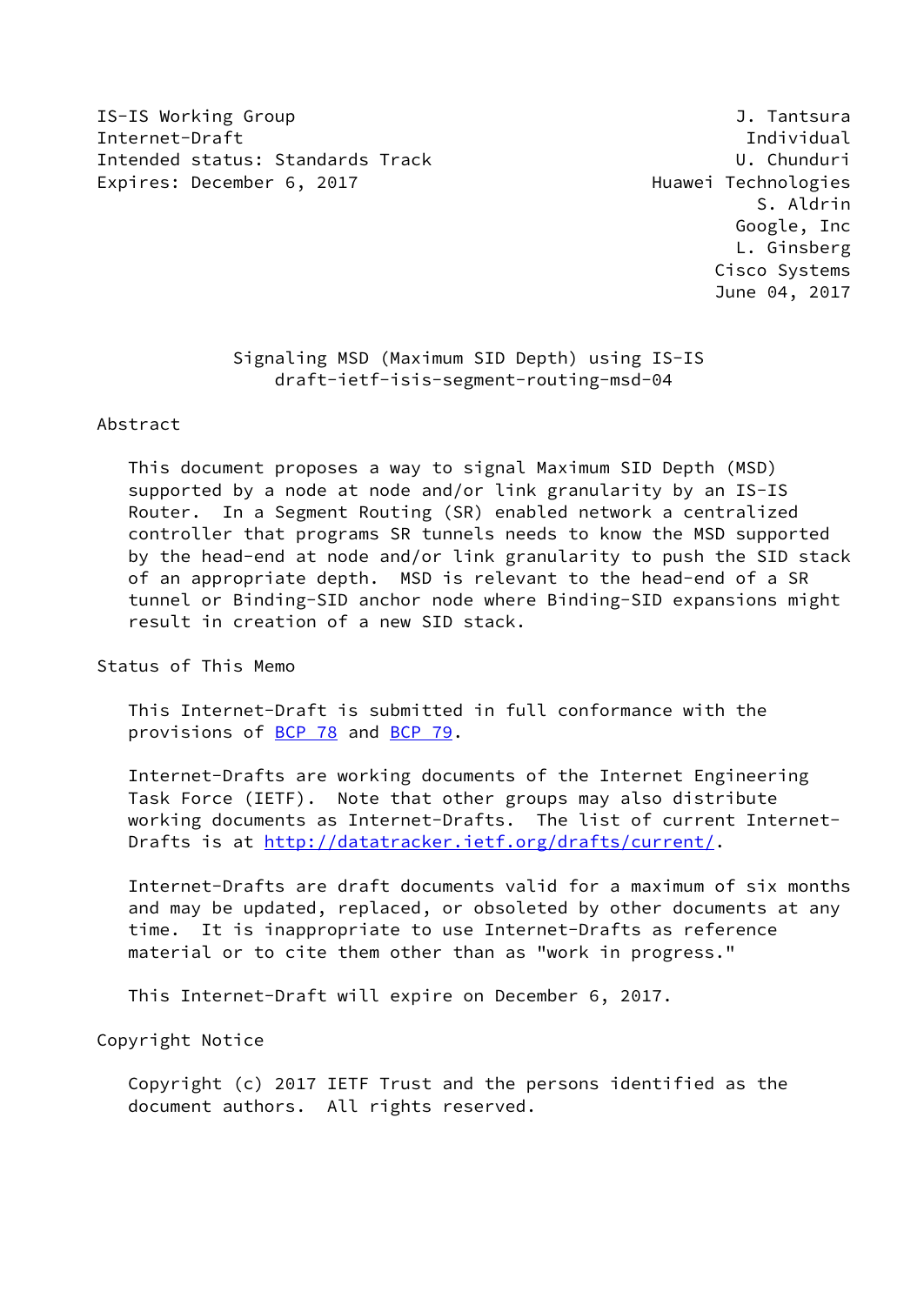<span id="page-1-1"></span>This document is subject to [BCP 78](https://datatracker.ietf.org/doc/pdf/bcp78) and the IETF Trust's Legal Provisions Relating to IETF Documents [\(http://trustee.ietf.org/license-info](http://trustee.ietf.org/license-info)) in effect on the date of publication of this document. Please review these documents carefully, as they describe your rights and restrictions with respect to this document. Code Components extracted from this document must include Simplified BSD License text as described in Section 4.e of the Trust Legal Provisions and are provided without warranty as described in the Simplified BSD License.

## Table of Contents

|                                                | $\overline{2}$  |
|------------------------------------------------|-----------------|
| 1.1. Conventions used in this document $\dots$ | $\overline{3}$  |
|                                                | $\overline{3}$  |
| 1.2. Requirements Language                     | $\overline{3}$  |
|                                                | $\overline{4}$  |
| 3.                                             | $\overline{4}$  |
| 4.                                             | $\overline{4}$  |
| Node MSD vs Link MSD conflict resolution<br>5. | $\overline{5}$  |
| 6.                                             | $\overline{5}$  |
|                                                | 6               |
| 8.                                             | 6               |
| 9.                                             | 6               |
|                                                | $\underline{6}$ |
| Normative References<br>10.1.                  | $\mathbf{Z}$    |
| 10.2. Informative References                   | $\mathbf{Z}$    |
| Authors' Addresses                             | 8               |
|                                                |                 |

# <span id="page-1-0"></span>[1](#page-1-0). Introduction

 When Segment Routing tunnels are computed by a centralized controller, it is critical that the controller learns the MSD "Maximum SID Depth" of the node or link SR tunnel exits over, so the SID stack depth of a path computed doesn't exceed the number of SIDs the node is capable of imposing. This document describes how to use IS-IS to signal the MSD of a node or link to a centralized controller.

PCEP SR extensions draft [\[I-D.ietf-pce-segment-routing](#page-7-2)] signals MSD in SR PCE Capability TLV and METRIC Object. However, if PCEP is not supported/configured on the head-end of a SR tunnel or a Binding-SID anchor node and controller does not participate in IGP routing, it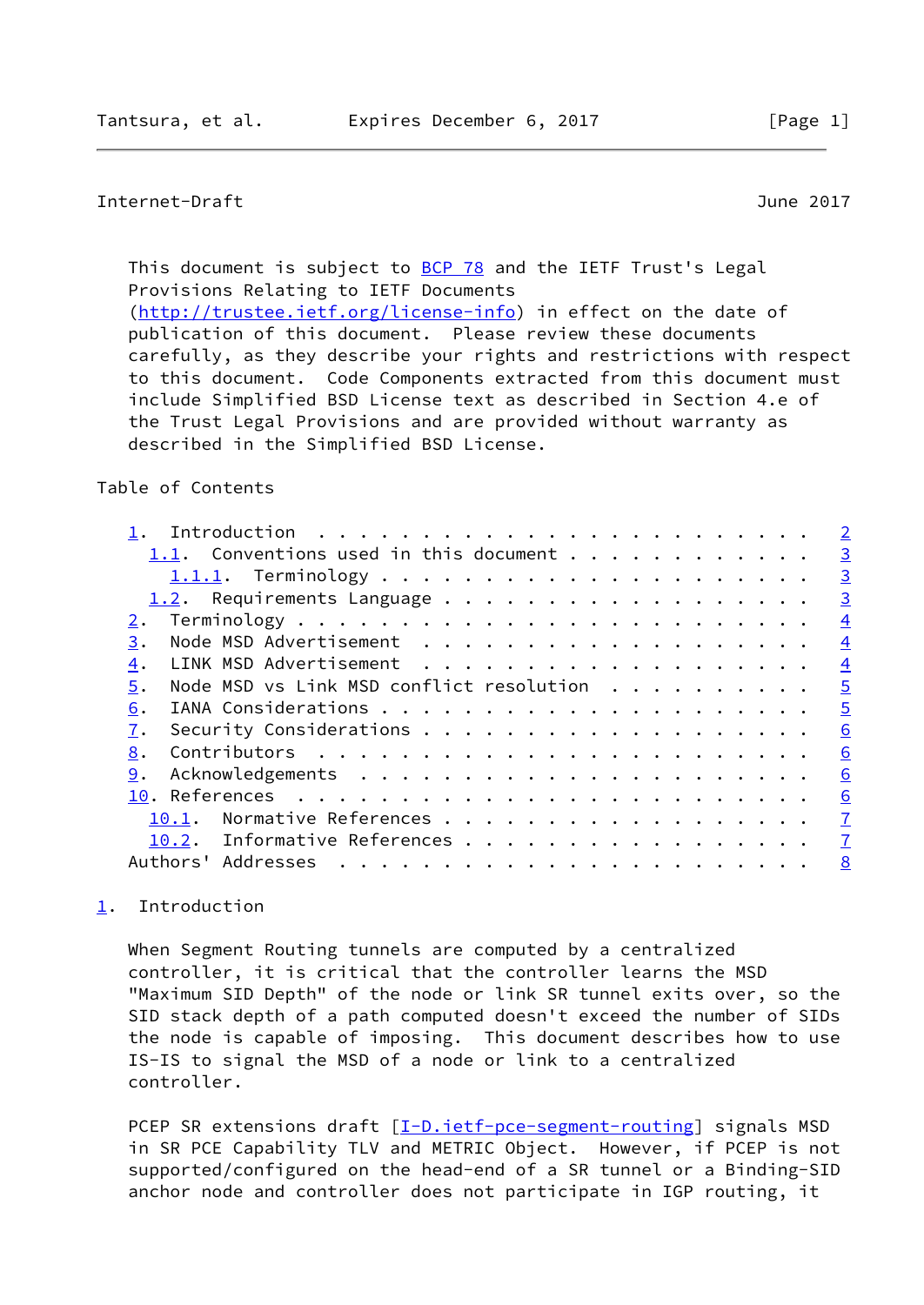has no way to learn the MSD of nodes and links which has been configured. BGP-LS [\[RFC7752](https://datatracker.ietf.org/doc/pdf/rfc7752)] defines a way to expose topology and associated attributes and capabilities of the nodes in that topology to a centralized controller. MSD signaling by BGP-LS has been defined in [[I-D.tantsura-idr-bgp-ls-segment-routing-msd\]](#page-7-3). Typically,

Tantsura, et al. Expires December 6, 2017 [Page 2]

<span id="page-2-1"></span>Internet-Draft June 2017

 BGP-LS is configured on a small number of nodes, that do not necessarily act as head-ends. In order, for BGP-LS to signal MSD for the all nodes and links in the network MSD is relevant, MSD capabilites SHOULD be distributed to every IS-IS router in the network.

 [I-D.ietf-isis-mpls-elc] defines Readable Label Depth Capability (RLDC) that is used by a head-end to insert Entropy Label (EL) at appropriate depth, so it could be read by transit nodes. MSD in contrary signals ability to push SID's stack of a particular depth.

 MSD of type 1 (IANA Registry), called Base MSD, is used to signal the total number of SIDs a node is capable of imposing, to be used by a path computation element/controller. In case, there are additional labels (e.g. service) that are to be pushed to the stack - this would be signaled with an another MSD type (TBD), no adjustment to the Base MSD should be made. In the future, new MSD types could be defined to signal additional capabilities: entropy labels, labels that can be pushed thru recirculation, or another dataplane e.g IPv6.

<span id="page-2-0"></span>[1.1](#page-2-0). Conventions used in this document

<span id="page-2-2"></span>[1.1.1](#page-2-2). Terminology

 BGP-LS: Distribution of Link-State and TE Information using Border Gateway Protocol

IS-IS: Intermediate System to Intermediate System

MSD: Maximum SID Depth

PCC: Path Computation Client

PCE: Path Computation Element

PCEP: Path Computation Element Protocol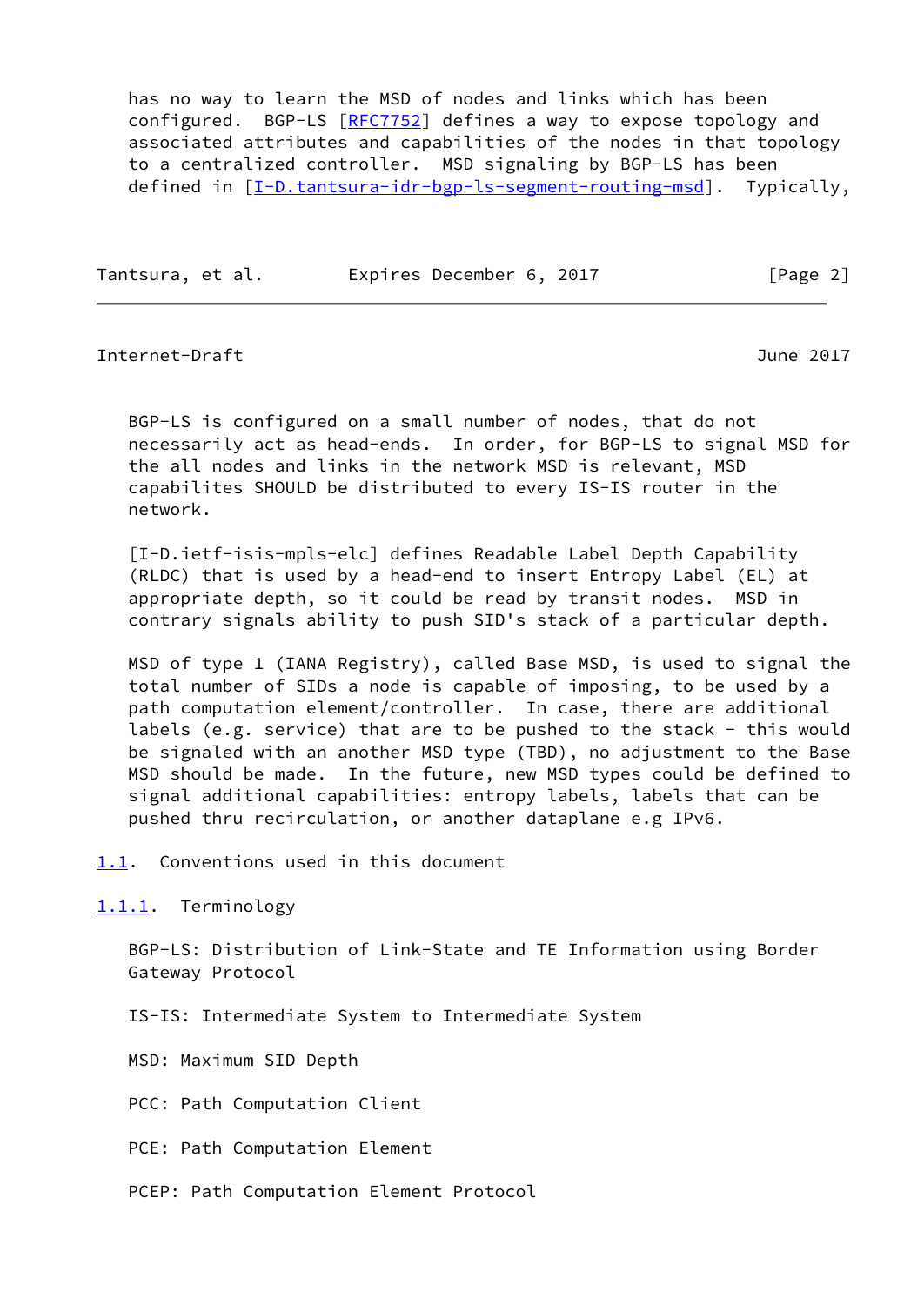SID: Segment Identifier

SR: Segment Routing

<span id="page-3-0"></span>[1.2](#page-3-0). Requirements Language

 The key words "MUST", "MUST NOT", "REQUIRED", "SHALL", "SHALL NOT", "SHOULD", "SHOULD NOT", "RECOMMENDED", "MAY", and "OPTIONAL" in this document are to be interpreted as described in [RFC 2119 \[RFC2119](https://datatracker.ietf.org/doc/pdf/rfc2119)].

Tantsura, et al. Expires December 6, 2017 [Page 3]

### <span id="page-3-2"></span>Internet-Draft June 2017

#### <span id="page-3-1"></span>[2](#page-3-1). Terminology

This memo makes use of the terms defined in [\[RFC7981](https://datatracker.ietf.org/doc/pdf/rfc7981)].

<span id="page-3-3"></span>[3](#page-3-3). Node MSD Advertisement

 A new sub-TLV within the body of IS-IS Router Capability TLV [\[RFC7981](https://datatracker.ietf.org/doc/pdf/rfc7981)], Node MSD sub-TLV is defined to carry the provisioned MSD of the router originating the Router Capability TLV. Node MSD is the lowest MSD supported by the node of any interface and can be provisioned in IS-IS instance.

 $0$  1 2 3 0 1 2 3 4 5 6 7 8 9 0 1 2 3 4 5 6 7 8 9 0 1 2 3 4 5 6 7 8 9 0 1 +-+-+-+-+-+-+-+-+-+-+-+-+-+-+-+-+-+-+-+-+-+-+-+-+-+-+-+-+-+-+-+-+ Type | Length | Sub-Type and Value +-+-+-+-+-+-+-+-+-+-+-+-+-+-+-+-+-+-+-+-+-+-+-+-+-+-+-+-+-+-+-+-+

Figure 1: Node MSD Sub-TLV

 The Type (1 byte) of this sub-TLV is 23 (Suggested value - to be assigned by IANA).

 Length is variable (minimum of 2, multiple of 2 octets) and represents the total length of value field.

Value field consists of a 1 octet sub-type (IANA Registry) and 1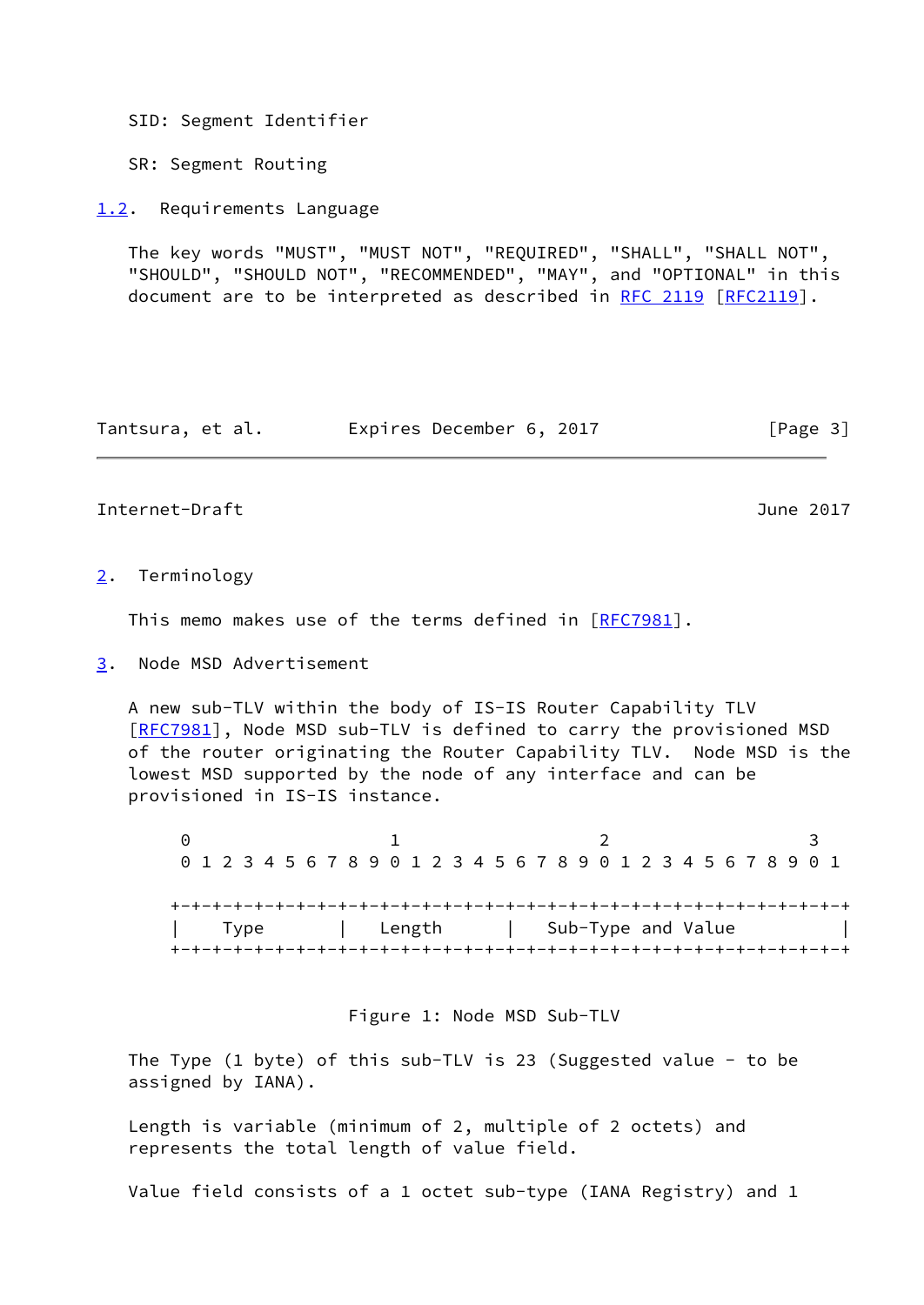octet value.

 Sub-Type 1 (IANA Section), MSD and the Value field contains maximum MSD of the router originating the Router Capability TLV. Node Maximum MSD is a number in the range of 0-254. 0 represents lack of the ability to push MSD of any depth; any other value represents that of the node. This value SHOULD represent the lowest value supported by node.

 Other Sub-types other than defined above are reserved for future extensions. This sub-TLV is optional. The scope of the advertisement is specific to the deployment.

<span id="page-4-0"></span>[4](#page-4-0). LINK MSD Advertisement

 A new sub-TLV - Link MSD sub-TLV is defined for TLVs 22, 23, 141, 222, and 223 to carry the provisioned MSD of the interface associated with the link.

| Tantsura, et al. |  | Expires December 6, 2017 |  | [Page 4] |  |
|------------------|--|--------------------------|--|----------|--|
|                  |  |                          |  |          |  |

<span id="page-4-1"></span>Internet-Draft June 2017

 $0$  1 2 3 0 1 2 3 4 5 6 7 8 9 0 1 2 3 4 5 6 7 8 9 0 1 2 3 4 5 6 7 8 9 0 1 +-+-+-+-+-+-+-+-+-+-+-+-+-+-+-+-+-+-+-+-+-+-+-+-+-+-+-+-+-+-+-+-+ Type | Length | Sub-Type and Value +-+-+-+-+-+-+-+-+-+-+-+-+-+-+-+-+-+-+-+-+-+-+-+-+-+-+-+-+-+-+-+-+

Figure 2: Link MSD Sub-TLV

 The Type (1 byte) of this sub-TLV is 15 (Suggested value - to be assigned by IANA).

Length is variable and similar to what is defined in [Section 3](#page-3-3).

 Value field consists of a 1 octet sub-type (IANA Registry) and 1 octet value.

 Sub-Type 1 (IANA Section), MSD and the Value field contains Link MSD of the router originating the corresponding TLV's 22, 23, 141, 222, and 223. Link MSD is a number in the range of 0-254. 0 represents lack of the ability to push MSD of any depth; any other value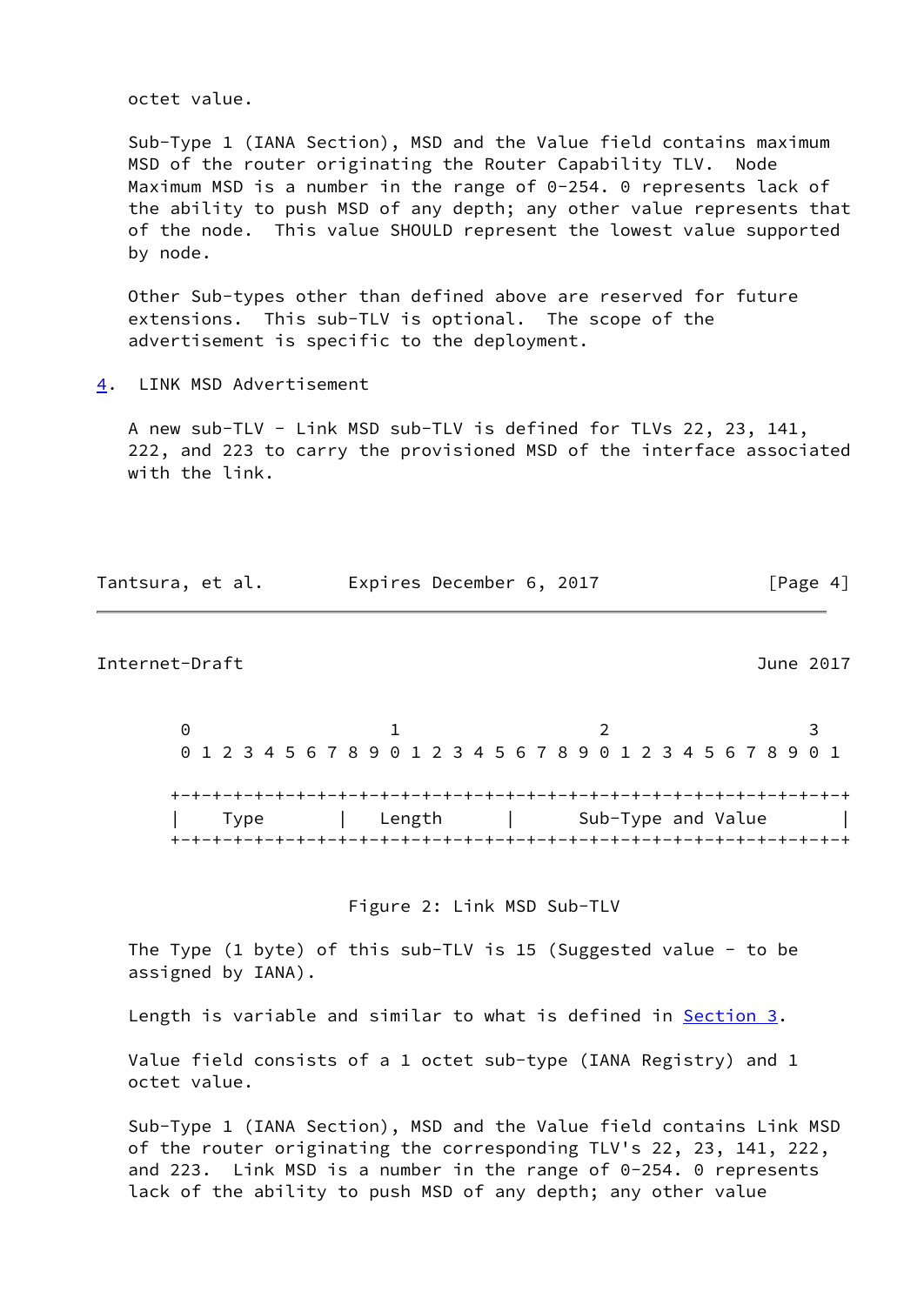represents that of the particular link MSD value.

<span id="page-5-0"></span>[5](#page-5-0). Node MSD vs Link MSD conflict resolution

 When both Node MSD and Link MSD are present, the value in the Link MSD MUST be used.

<span id="page-5-1"></span>[6](#page-5-1). IANA Considerations

 This document includes a request to IANA to allocate sub-TLV type codes for the new sub TLV proposed in **Section 3** of this document from IS-IS Router Capability TLV Registry as defined by [[RFC7981\]](https://datatracker.ietf.org/doc/pdf/rfc7981).

Type: 23 (suggested - to be assigned by IANA)

Description: Node MSD

 Also for link MSD, we request IANA to allocate new sub-TLV codes as defined in [Section 4](#page-4-0) from Sub-TLVs for TLVs 22, 23, 141, 222 and 223 registry.

Type: 15 (suggested - to be assigned by IANA)

Description: Link MSD

Per TLV information where LINK MSD sub-TLV can be part of:

| Tantsura, et al. | Expires December 6, 2017 |  | [Page 5] |
|------------------|--------------------------|--|----------|
|------------------|--------------------------|--|----------|

<span id="page-5-2"></span>Internet-Draft June 2017

 TLV 22 23 25 141 222 223 ------------------- y y y y y y

Figure 3: TLVs where LINK MSD Sub-TLV can be present

 This document requests the creation of a new IANA managed registry to identify MSD types as proposed in **Section 3**, **Section 4**. The registration procedure is "Expert Review" as defined in [\[RFC5226](https://datatracker.ietf.org/doc/pdf/rfc5226)]. Suggested registry name is "MSD Sub-types". Types are an unsigned 8 bit number. The following values are defined by this document

| $\sim$<br>____ | -------------------<br>—<br>___ | ___<br>--<br>_ _ _ _ _ _ _ _ _        |
|----------------|---------------------------------|---------------------------------------|
|                |                                 | ∼<br>$\cdot$ $\mapsto$ $\cdot$<br>. . |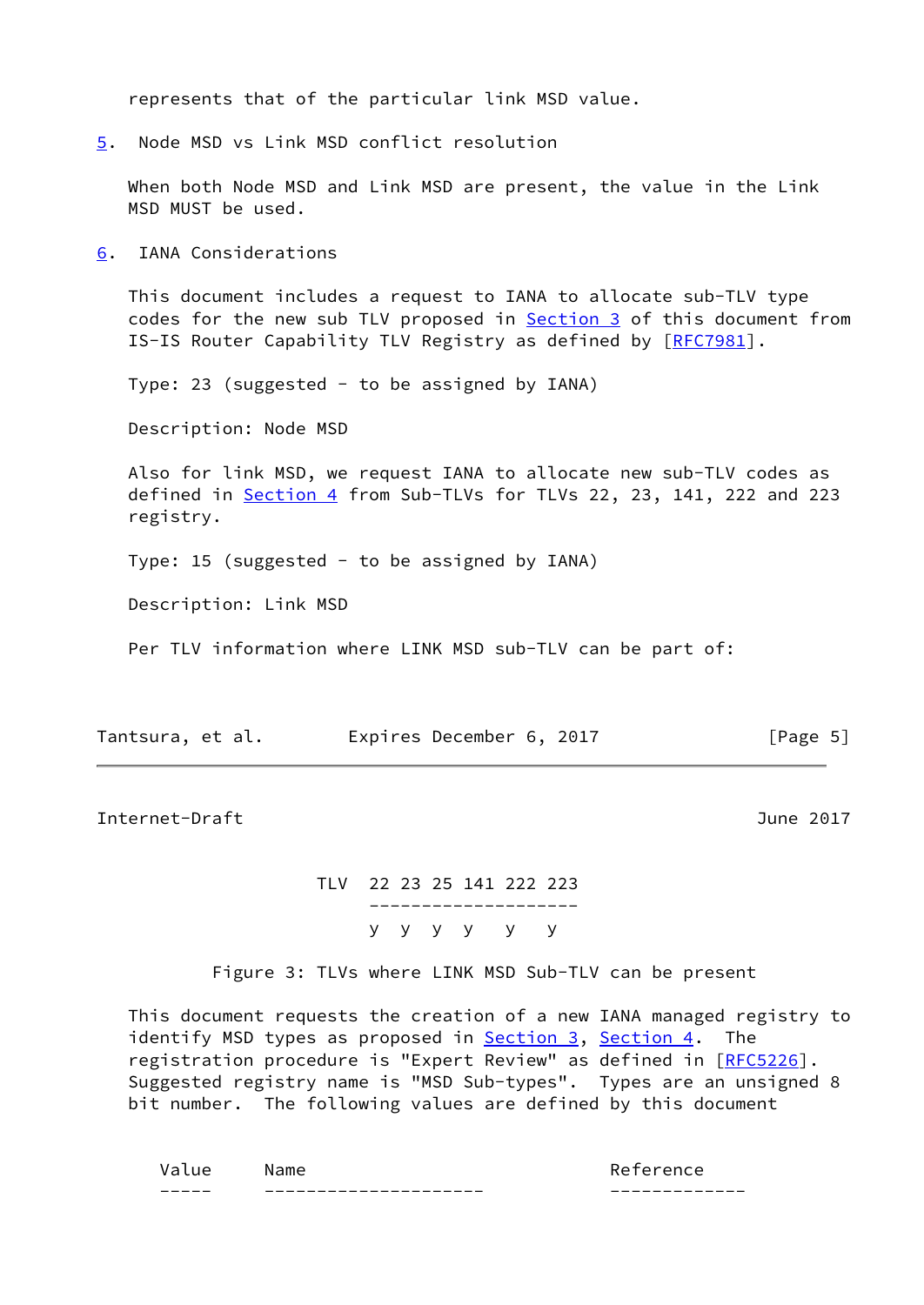| $\Theta$    | Reserved     | This document |
|-------------|--------------|---------------|
|             | Base MSD     | This document |
| $2 - 250$   | Unassigned   | This document |
| $251 - 254$ | Experimental | This document |
| 255         | Reserved     | This document |

Figure 4: MSD Sub-type Codepoints Registry

<span id="page-6-0"></span>[7](#page-6-0). Security Considerations

 This document describes a mechanism to signal Segment Routing MSD supported at node and/or link granularity through IS-IS LSPs and does not introduce any new security issues.

<span id="page-6-1"></span>[8](#page-6-1). Contributors

The following people contributed to this document:

Peter Psenak

Email: ppsenak@cisco.com

<span id="page-6-2"></span>[9](#page-6-2). Acknowledgements

 The authors would like to thank Stephane Litkowski and Bruno Decraene for their reviews and valuable comments.

<span id="page-6-3"></span>[10.](#page-6-3) References

| Tantsura, et al. | Expires December 6, 2017 |  | [Page 6] |
|------------------|--------------------------|--|----------|
|------------------|--------------------------|--|----------|

## <span id="page-6-5"></span>Internet-Draft June 2017

## <span id="page-6-4"></span>[10.1](#page-6-4). Normative References

 [RFC2119] Bradner, S., "Key words for use in RFCs to Indicate Requirement Levels", [BCP 14](https://datatracker.ietf.org/doc/pdf/bcp14), [RFC 2119](https://datatracker.ietf.org/doc/pdf/rfc2119), DOI 10.17487/RFC2119, March 1997, <<http://www.rfc-editor.org/info/rfc2119>>.

[RFC5305] Li, T. and H. Smit, "IS-IS Extensions for Traffic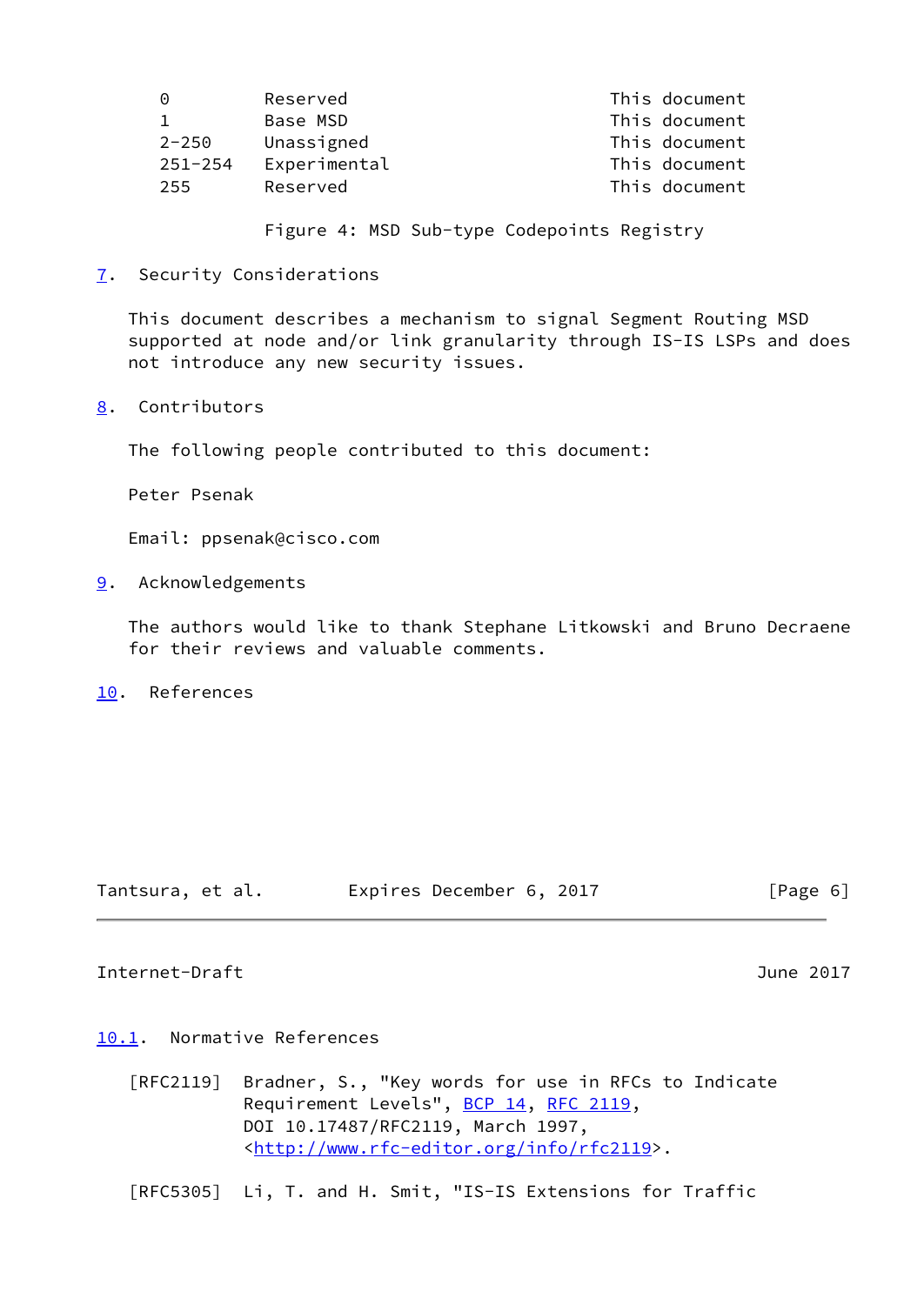Engineering", [RFC 5305](https://datatracker.ietf.org/doc/pdf/rfc5305), DOI 10.17487/RFC5305, October 2008, [<http://www.rfc-editor.org/info/rfc5305](http://www.rfc-editor.org/info/rfc5305)>.

- [RFC7981] Ginsberg, L., Previdi, S., and M. Chen, "IS-IS Extensions for Advertising Router Information", [RFC 7981](https://datatracker.ietf.org/doc/pdf/rfc7981), DOI 10.17487/RFC7981, October 2016, <<http://www.rfc-editor.org/info/rfc7981>>.
- <span id="page-7-0"></span>[10.2](#page-7-0). Informative References
	- [I-D.ietf-isis-mpls-elc] Xu, X., Kini, S., Sivabalan, S., Filsfils, C., and S. Litkowski, "Signaling Entropy Label Capability Using IS IS", [draft-ietf-isis-mpls-elc-02](https://datatracker.ietf.org/doc/pdf/draft-ietf-isis-mpls-elc-02) (work in progress), October 2016.
	- [I-D.ietf-pce-segment-routing]

<span id="page-7-2"></span> Sivabalan, S., Filsfils, C., Tantsura, J., Henderickx, W., and J. Hardwick, "PCEP Extensions for Segment Routing", [draft-ietf-pce-segment-routing-09](https://datatracker.ietf.org/doc/pdf/draft-ietf-pce-segment-routing-09) (work in progress), April 2017.

<span id="page-7-3"></span>[I-D.tantsura-idr-bgp-ls-segment-routing-msd]

 Tantsura, J., Chunduri, U., Mirsky, G., and S. Sivabalan, "Signaling Maximum SID Depth using Border Gateway Protocol Link-State", [draft-tantsura-idr-bgp-ls-segment-routing](https://datatracker.ietf.org/doc/pdf/draft-tantsura-idr-bgp-ls-segment-routing-msd-04) [msd-04](https://datatracker.ietf.org/doc/pdf/draft-tantsura-idr-bgp-ls-segment-routing-msd-04) (work in progress), March 2017.

- [RFC1195] Callon, R., "Use of OSI IS-IS for routing in TCP/IP and dual environments", [RFC 1195,](https://datatracker.ietf.org/doc/pdf/rfc1195) DOI 10.17487/RFC1195, December 1990, <<http://www.rfc-editor.org/info/rfc1195>>.
- [RFC5120] Przygienda, T., Shen, N., and N. Sheth, "M-ISIS: Multi Topology (MT) Routing in Intermediate System to Intermediate Systems (IS-ISs)", [RFC 5120,](https://datatracker.ietf.org/doc/pdf/rfc5120) DOI 10.17487/RFC5120, February 2008, <<http://www.rfc-editor.org/info/rfc5120>>.

Tantsura, et al. **Expires December 6, 2017**[Page 7]

#### <span id="page-7-1"></span>Internet-Draft June 2017

[RFC5226] Narten, T. and H. Alvestrand, "Guidelines for Writing an